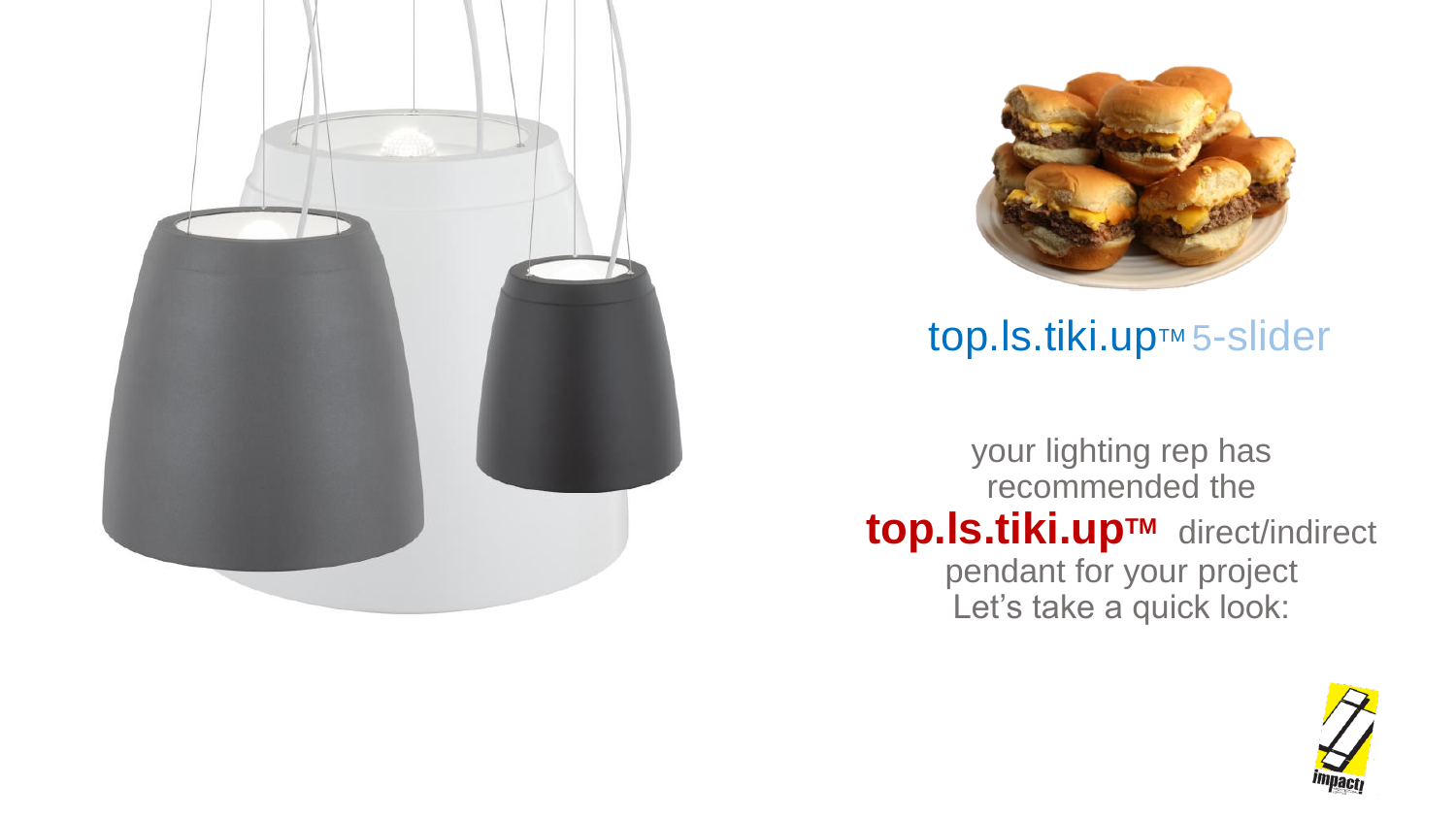# sizes and lumens **P5909 P5913 P5917**  $8.5''$  $12.5''$  $-9'' -13''$  —

 $16''$ 

direct / indirect

- P5909 (9"): 995-2780 lm / 970 lm
- P5913 (13"): 1585-4120 lm / 775-1940 lm
- P5917 (17"): 2580–4985 lm / 775-2135 lm





## top.ls.tiki.up™ 5-slider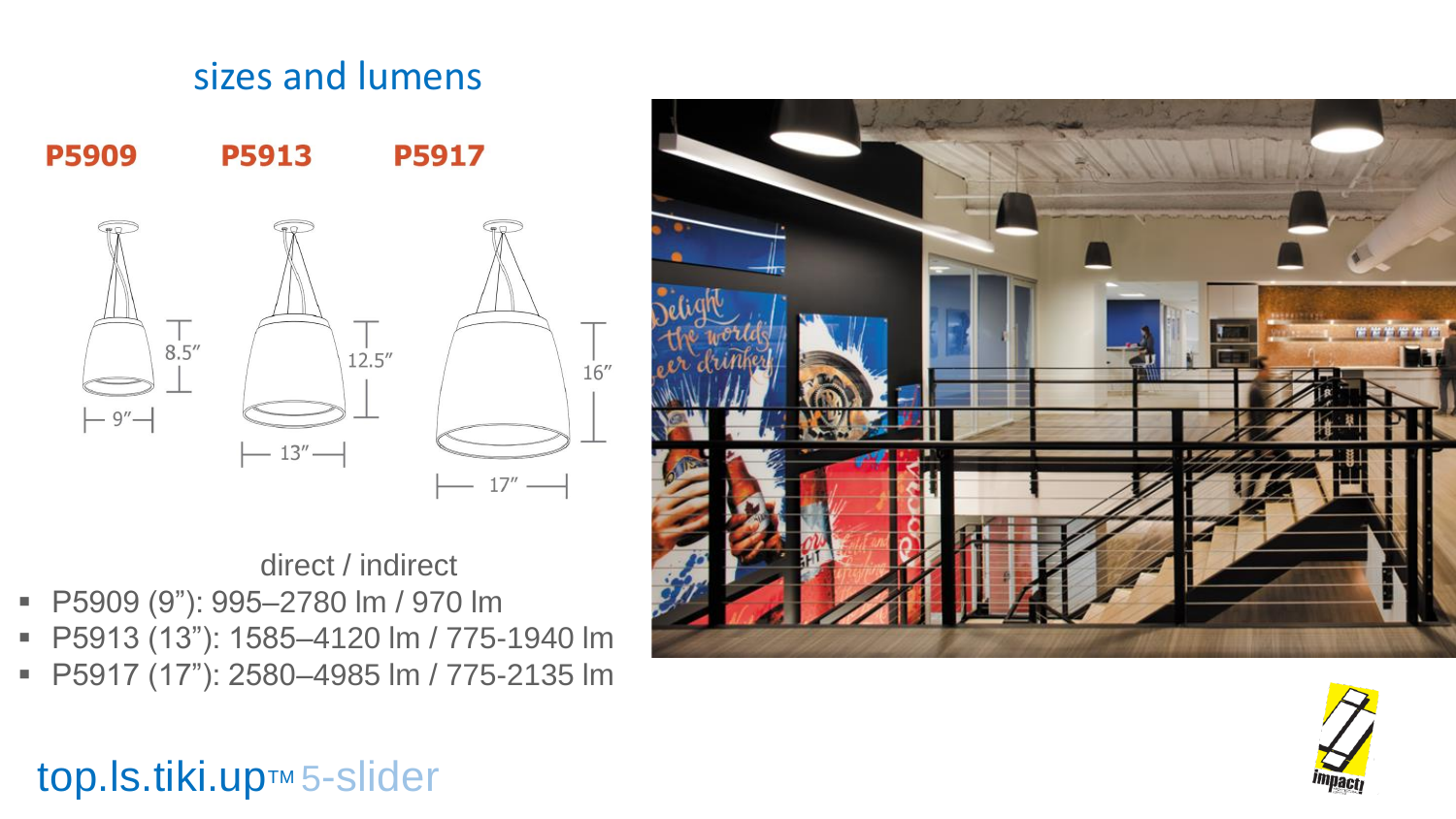#### construction

5" dia. mounting canopy with ultrathin stainless steel Wisp® cable tripod and tiny field adjustable grippers for exact mounting height

integral drivers, field maintainable, universal input (120-277v), 0-10v controllable to 1% dimming.

precision CNC spun aluminum tapered drum with rolled bottom edge for added strength

15 standard powder coat paint finishes + custom RAL colors

top.ls.tiki.up™ 5-slider



spun aluminum up light platform recesses into top of housing. 340° omnidirectional silicone optic

> COB LED modules – Direct/ Indirect 90+ CRI standard. 2700K, 3000K, 3500K and 4000K. Dual circuit dimming available – requires 2<sup>nd</sup> power cord.

spun aluminum inner conical reflector finished in high reflectance (>92%) matte white powder coat paint

downlight portion either open or optional frosted lens

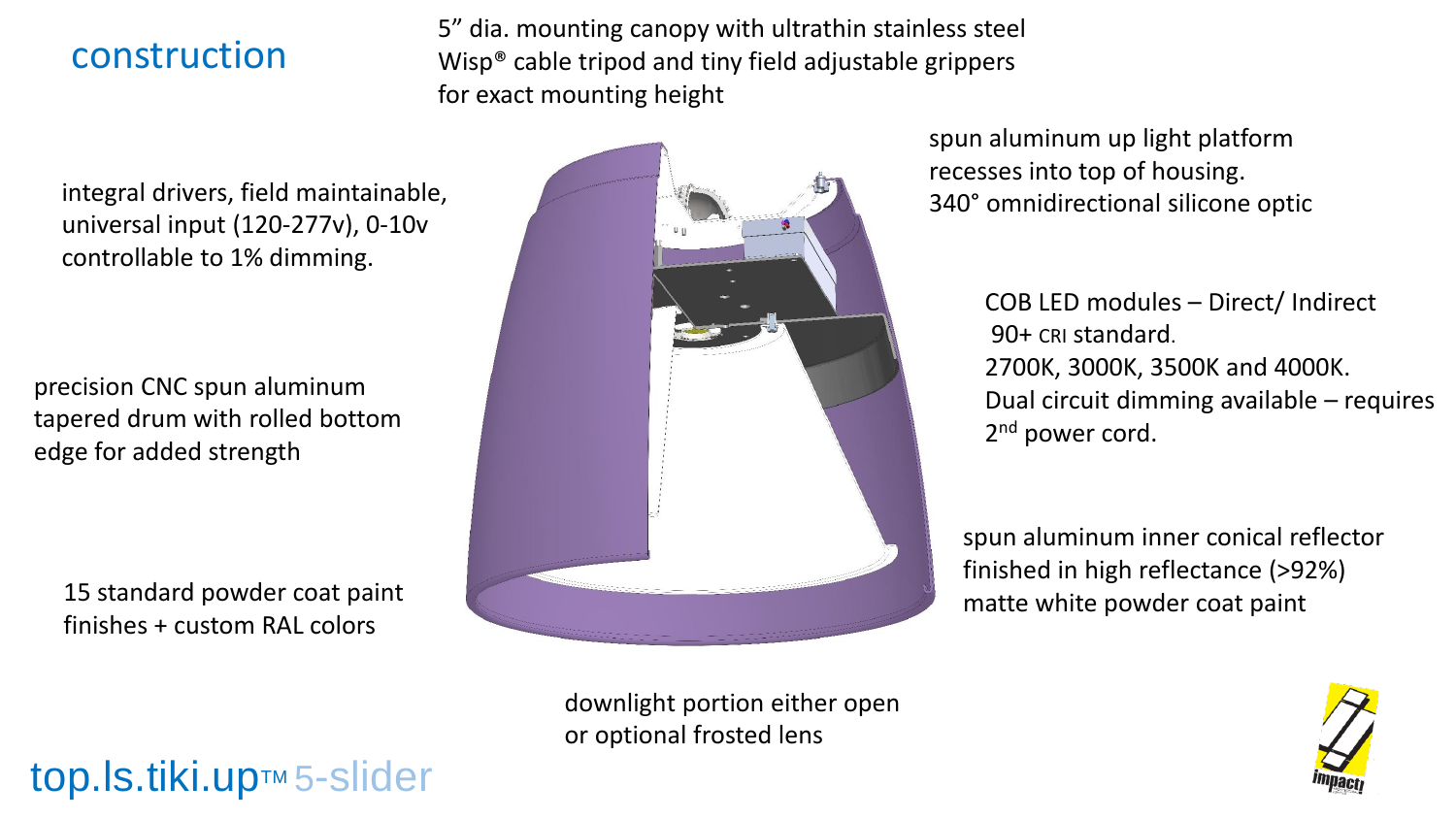#### performance

| Schedule |            |                                         |                       |                                                                             |      |         |
|----------|------------|-----------------------------------------|-----------------------|-----------------------------------------------------------------------------|------|---------|
| Symbol   | <b>OTY</b> | Manufacturer                            | <b>Catalog Number</b> | <b>Description</b>                                                          | Lamp | Wattage |
|          |            | <b>Impact Architectural</b><br>Lighting | P5917 40 HX 40 HI     | 17" dia. pendant top.ls.tiki.up luminaire w/ 4000k 90cri LED<br>open bottom |      | 73      |



- 10' x 10' x 16'H space
- 80/50/20 reflectances
- bottom of fixture at 12' aff
- FC readings at 2.5' aff
- layout conducted using P5917-40HX-40HI lumen package (4985 lm direct / 2135 indirect delivered lumens)





# top.ls.tiki.up™ 5-slider